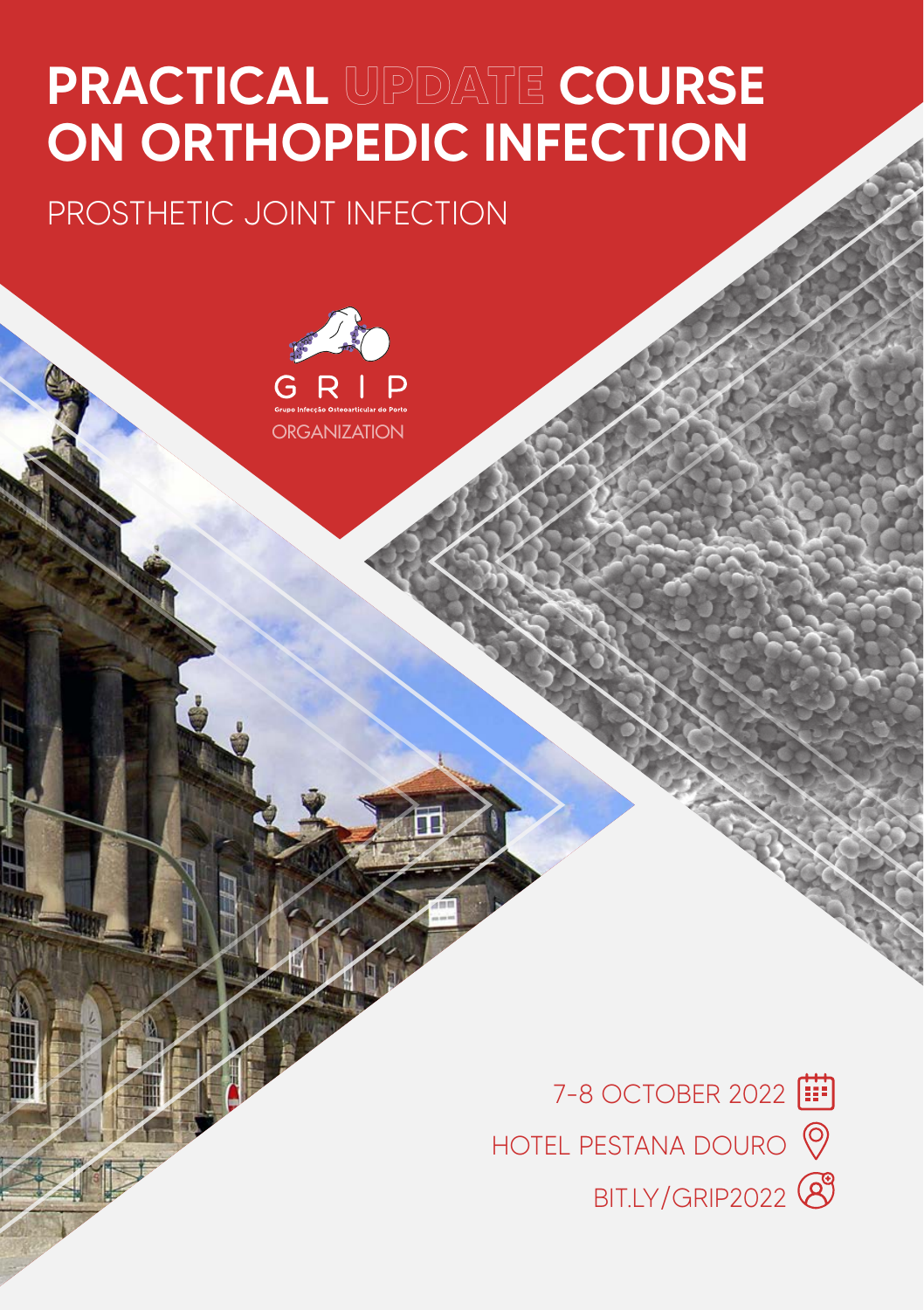## **FRIDAY | OCTOBER 7TH**

#### 08h30 **Course Opening**

### 08h45 **Module I |** *Definition and Diagnosis of PJI*

*Biofilm paradigm and its implications* M. Abreu *Definition(s) of PJI* R. Sousa *Preoperative investigation(s)* D. Soares / F.Pereira *Cultures: from OR to final results* C. Santos

- 09h45 **Industry Symposium**
- 10h00 *Coffee-Break*
- 10h30 **Workshop |** *Diagnostic approach*
- 12h30 *Lunch*
- 13h30 **Module II |** *Debridement, Antibiotics and Implant Retention (DAIR)*

*Indications and Limitations* R. Sousa *How to do it?* JC. Martinez-Pastor *Specific antibiotic therapy principles* A. Soriano

14h15 **Workshop |** *DAIR Cases*

16h00 *Coffee-Break*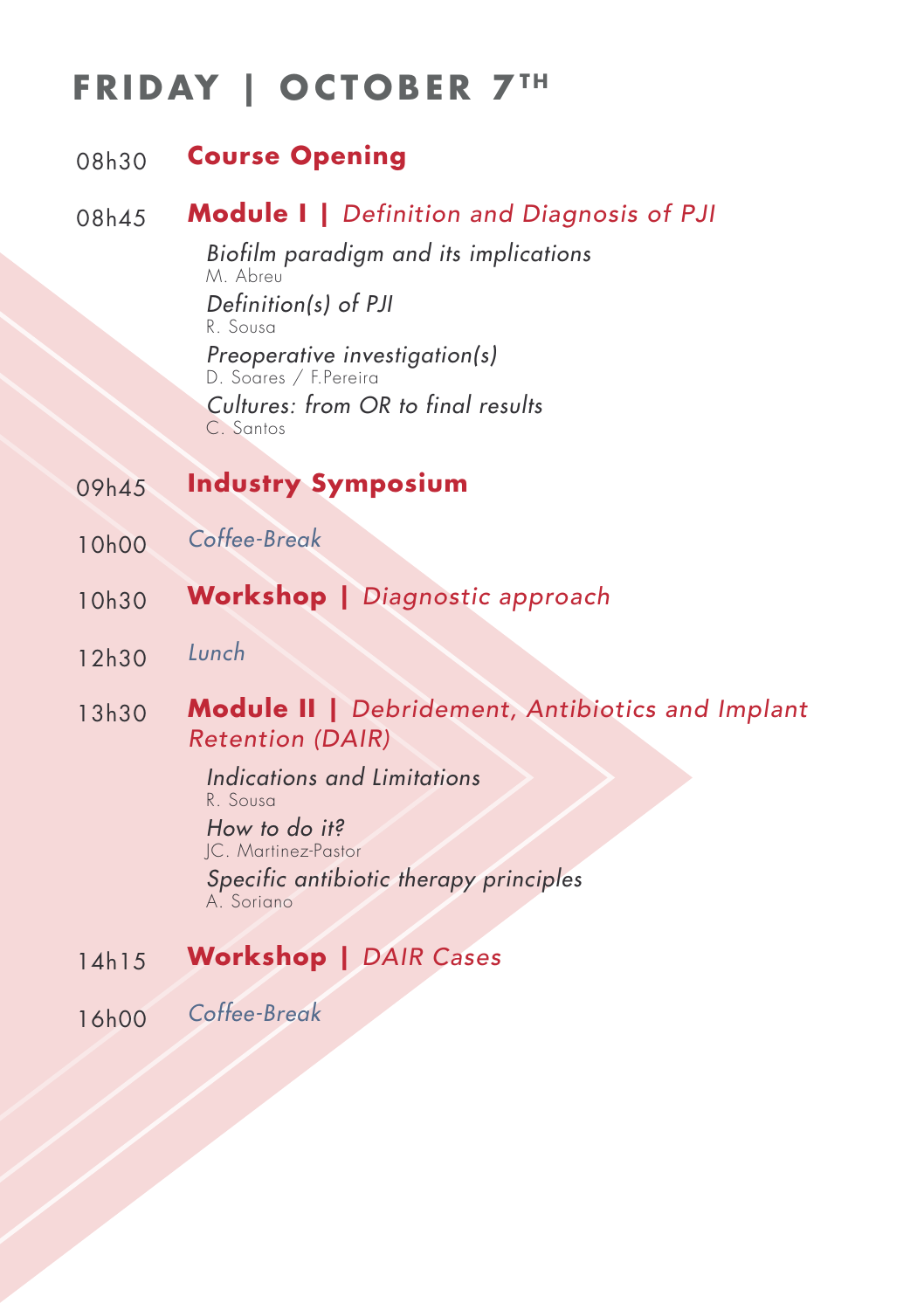# **FRIDAY | OCTOBER 7TH**

### 16h30 **Module III |** *Revision Arthroplasty*

*One-shot or Staged Surgery?* M. Clauss *Spacers and other Local antibiotics* D. Soares / F.Pereira *Antibiotic therapy strategies* P. Sendi

17h00 **Workshop |** *Revision Cases*

### **SATURDAY | OCTOBER 8TH**

### 09h00 **Module IV |** *Salvage Options*

**Surgical Salvage Procedures**  *(Repeat revision, resection arthroplasty, fusion, etc)* JC. Martinez-Pastor **Medical Salvage Options**  *(Suppressive antibiotic therapy, living with a fistula, etc.)* A. Soriano

# **Future Options**

*(Phage therapy and other future alternatives)* P. Sendi

- 09h45 **Industry Symposium**
- 10h00 **Workshop |** *Bring your own cases Part I*

Moderators: all faculty and participants together

- 11h00 *Coffee-Break*
- 11h30 **Workshop |** *Bring your own cases Part II*

Moderators: all faculty and participants together

### 12h30 **Closure and take home messages**